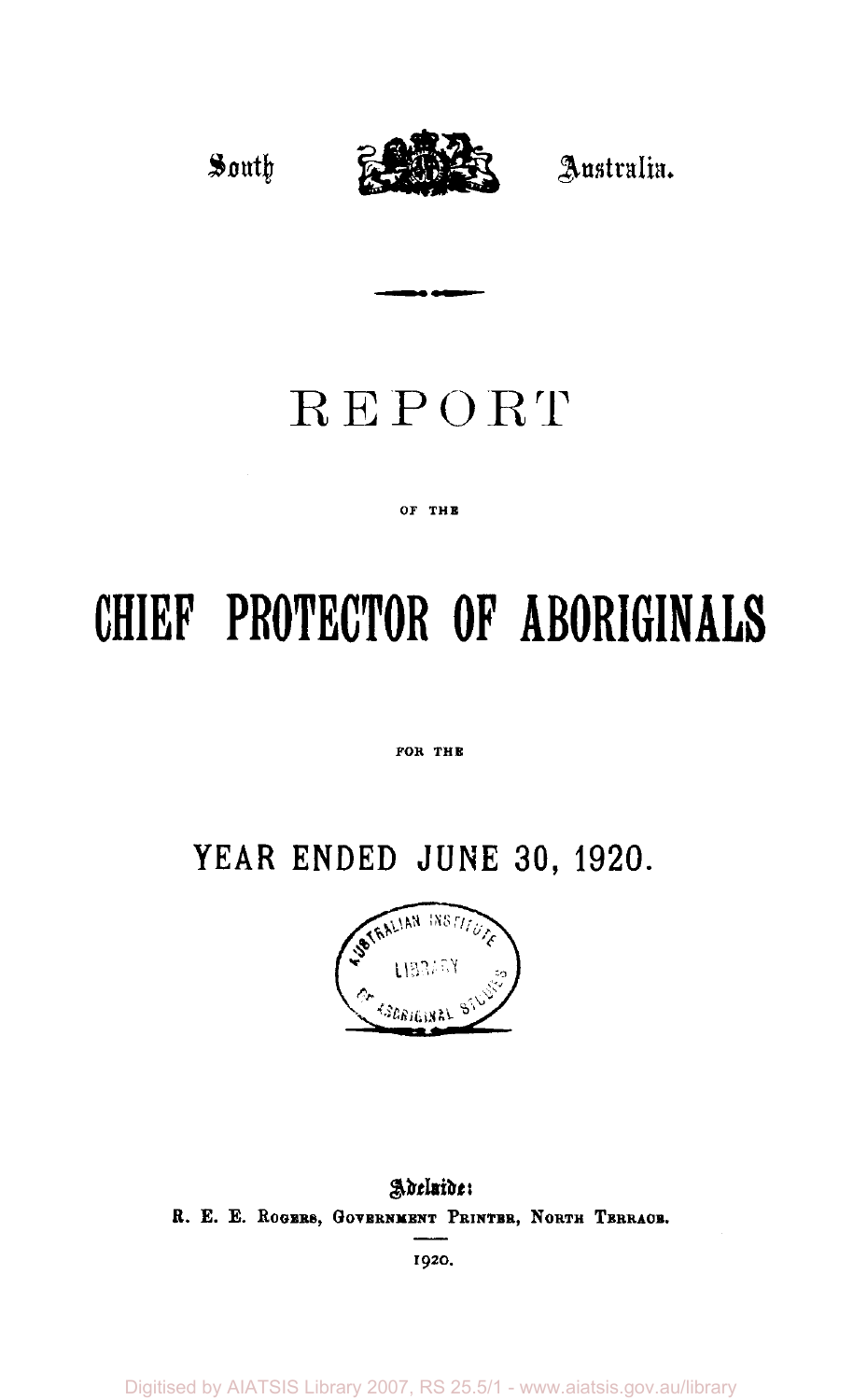# $-7$  JAN 1963 434

## REPORT.

#### Aboriginals Department,

#### Adelaide, September 30th, 1920.

Sir—I have the honor to submit this my annual report on the working of the Aboriginals Department for the year ended June 30th, 1920.

#### POINT PEARCE STATION.

This station was brought under departmental control on September 1st, 1915. The operations for the year show a loss of £2,106 19s., but after deducting this from the accumulated profits there still remains a profit of £6,736 11s. 2d. to the credit of the station. The past two years have been exceptionally dry ones, and both crops and livestock suffered ; this, together with high prices ruling for all commodities and the increase of aborigines depending on the station, accounts for the year's loss.

The total expenditure for wages and stores amounted  $\omega$ £11,865 1s., and the amount received from sales of produce, etc., to £9,876 12s. 5d. ; difference, £1,988 8s. 7d.

In the year 1915 there were 22 full-bloods and 151 halfcastes on the station, but they have now increased to 28 full-bloods and 232 half-castes ; of these 119 are children.

During the year many improvements have been made on the station, including an up-to-date school and a teacher's residence.

#### POINT MCLEAY STATION.

This station was brought under the control of the department on January 1st, 1916, and has naturally shown a yearly loss, owing to the limited area and poor quality of land available for the support of such a large number of aborigines depending on it for a living, viz. :- Seventyeight full-bloods and 312 half-castes; of these 183 are children of all ages, viz. : -Nineteen full-bloods and 164 half-castes.

During the year we have resumed some five-chain roads which ran through the reserve, paying the Meningie District Council by constructing metal roads to the value of the land resumed. We also built a jetty 800ft. long at the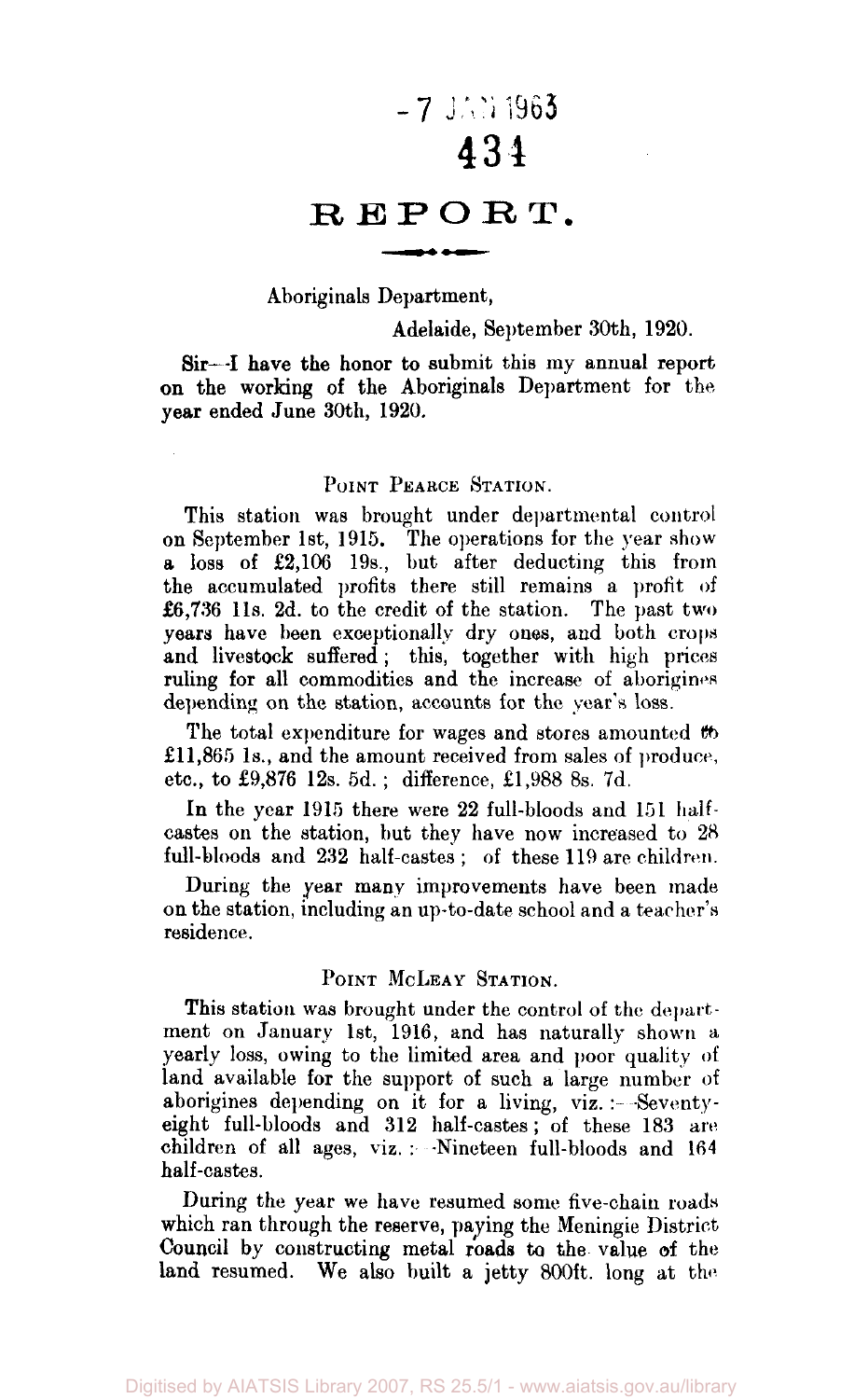station, which will be the means of a considerable saving in carting stores, &c, over three miles of sandhills.

The past two years at the station have been the driest on record, making it imperative to sell a lot of livestock and causing the death of many more. There are about 200 acres of sanddrift on the station, and this has been sown with grasses every year since the station was taken over, but without success. We have now planted a grass called *Erherdta gigantea,* which is making wonderful headway ; it is an evergreen perennial fodder, and a good sandbinder, and spreads rapidly. A small quantity is being tried at Point Pearce Station in the sandhills.

The prospects for the coming harvest are bright at both stations ; at Point Pearce we have 3,000 acres under crop, and at Point McLeay 300 acres.

The livestock at Point Pearce consists of 81 cattle, 4,785 sheep, 76 horses, and 53 pigs; at Point McLeay of 238 cattle, 214 sheep, 56 pigs, and 35 horses.

1 consider it necessary to call attention to the everincreasing number of half-castes at these stations, which is becoming a serious problem ; it will be seen that there are at Point Pearce 232 and at Point McLeay 312, or a total of 544 half-castes ; many of these, especially the younger ones, depend on the earnings of natives who are employed on the stations ; they will not seek outside employment, and it is impossible to find work for all of them, and if it were found for them they would not take it. The only solution of this, 1 think, is to compel the children to enter into employment under indenture with reputable employers, and be kept so employed from the age of 14 to 21 years, and their earnings placed in a savings bank until they reach that age, when they should be prevented from living on the stations, as most of them are nearly white ; they should not be treated as aborigines after they are able to earn their living. After they have been educated and trained at the stations up to the age of 14 years I consider they should come under the control of the State Children's Department, which is so well equipped for the work. This would be much more economical than to start another department.

The expenditure at Point McLeay Station for the year amounted to the sum of £9,566 16s. 4d., and the amount received from sales of produce, &c.,  $£5,935$  0s. 10d.; difference, £3,631 15s. 6d.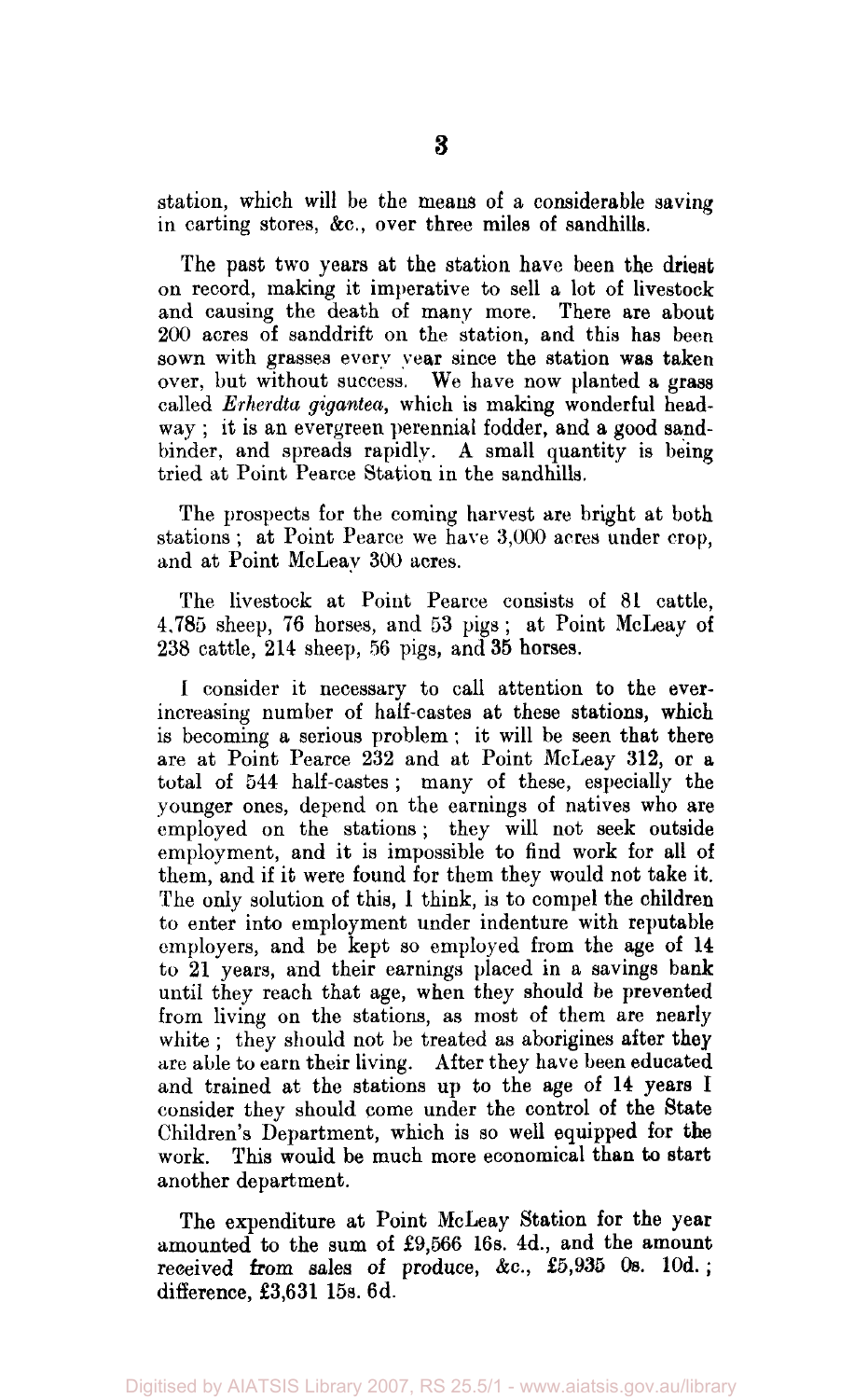## ABORIGINAL POPULATION OF THE STATE

| The estimated population on June 30th, 1919, was                                                                                                                                                                                                                                                  |                                    |                      |                  |                                       |          |                                    |
|---------------------------------------------------------------------------------------------------------------------------------------------------------------------------------------------------------------------------------------------------------------------------------------------------|------------------------------------|----------------------|------------------|---------------------------------------|----------|------------------------------------|
| $Births$ -Full-bloods                                                                                                                                                                                                                                                                             | $28$ ; half-castes, $43$ ; total,  |                      |                  |                                       |          | 71                                 |
| 3,815<br>$\mathbf{Deaths}$ —Full-bloods                                                                                                                                                                                                                                                           | $135$ ; half-castes, $25$ ; total, |                      | 1,000            |                                       |          | 4,815<br>160                       |
| Total at June 30th, 1920. 3,680                                                                                                                                                                                                                                                                   |                                    |                      | 975              |                                       |          | 4,655                              |
| CRIME REPORT FOR YEAR.                                                                                                                                                                                                                                                                            |                                    |                      |                  |                                       |          |                                    |
| $Drunkenness \ldots \ldots \ldots \ldots \ldots \ldots \ldots \ldots$<br>Vagrancy<br>$Disorderly behaviour \ldots \ldots \ldots \ldots \ldots$<br>Breach State Children Act<br>Unlawful possession of liquor<br>Mental defectives<br>Larceny<br>Unlawfully supplying liquor to aborigines $\dots$ |                                    |                      |                  | 15<br>ı<br>2<br>ı<br>2<br>2<br>ı<br>4 |          |                                    |
|                                                                                                                                                                                                                                                                                                   |                                    |                      |                  | 28                                    |          |                                    |
| REVENUE FOR YEAR.                                                                                                                                                                                                                                                                                 |                                    |                      |                  | -                                     |          |                                    |
| Sales of produce, &c., Point Pearco Station<br>Sales of produce, &c., Point McLeay Station<br>Sales of Government property<br>Refunds of advances to aborigines for rail fares,                                                                                                                   |                                    |                      |                  | £<br>9,876 12<br>5,935<br>6           | 6        | s. d.<br>5<br>0 <sub>10</sub><br>8 |
|                                                                                                                                                                                                                                                                                                   |                                    |                      |                  | 68                                    | 5        | 6                                  |
| Repayments                                                                                                                                                                                                                                                                                        |                                    |                      |                  | 18                                    | 4        | 7                                  |
|                                                                                                                                                                                                                                                                                                   |                                    |                      |                  | £15,904 10                            |          | 0                                  |
|                                                                                                                                                                                                                                                                                                   |                                    |                      |                  |                                       |          |                                    |
| EXPENDITURE FOR THE YEAR.                                                                                                                                                                                                                                                                         |                                    |                      |                  |                                       |          |                                    |
| Head Office, Adelaide—                                                                                                                                                                                                                                                                            | £                                  | s. d.                |                  | £                                     |          | s. d.                              |
| Salaries<br>Provisions, &c. $\ldots$<br>Advisory Council                                                                                                                                                                                                                                          | 730 14<br>3,735<br>50              | 2<br>0               | 2<br>9<br>0      |                                       |          |                                    |
| Medical examination of aborigines,<br>Far North and North-West                                                                                                                                                                                                                                    |                                    |                      |                  | 4,515 16 11<br>500                    | $\bf{0}$ | -0                                 |
| <b>Point Pearce Station—</b><br>Salaries<br>Wages to aborigines and laborers.<br>Implements, stores, stock, &c                                                                                                                                                                                    | 380<br>5,328 18<br>6,156           | - 0<br>2 10          | 0<br>2           |                                       |          |                                    |
| Point McLeay Station -<br>Salaries<br>Wages to aborigines and laborers.<br>Implements, stores, stock, &c                                                                                                                                                                                          | 443<br>3,231<br>5,848              | 3<br>9<br>7<br>43 16 | 6<br>ı<br>6<br>3 | 11,865                                | ı        | $\bf{0}$                           |
|                                                                                                                                                                                                                                                                                                   |                                    |                      |                  | 9,566 16                              |          | 4                                  |
|                                                                                                                                                                                                                                                                                                   |                                    |                      |                  | £26,447 14                            |          | 3                                  |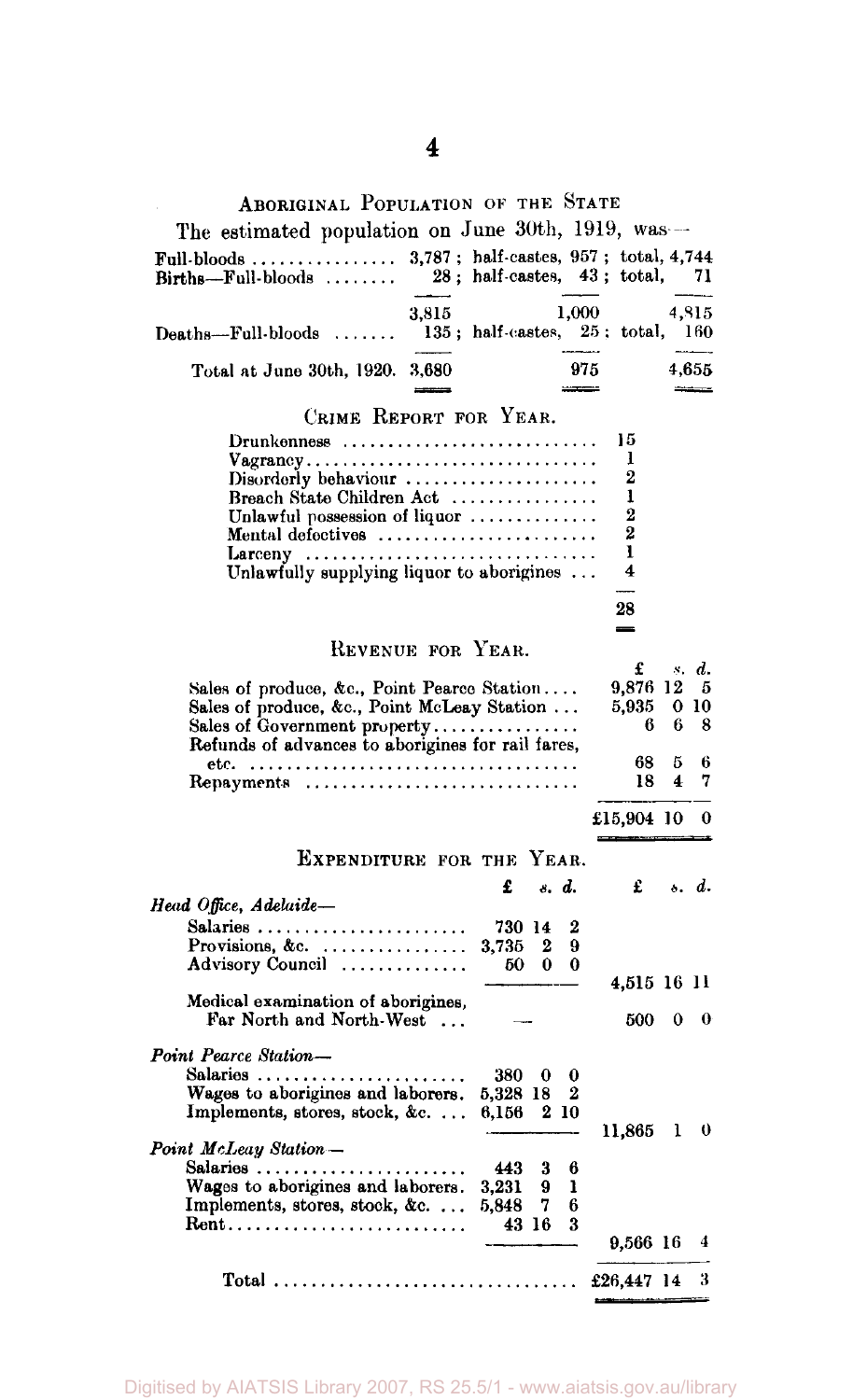During the month of August last Doctor Herbert Basedow left Adelaide in charge of a medical expedition amongst the aborigines in the Far North and North-West, but only completed his examination and treatment a few days ago; it will probably be some weeks before he can hand in his report; his journey covered several thousands of miles.

Since the East-West railway line was completed many aborigines have come in along the line from the out-lying country, and some steps will be necessary to prevent this, as they infest the sidings and beg from the train passengers and the railway employees.

There is no necessity for them to do so, as their natural food is plentiful in their own country, and several ration depots exist in the district where the old and infirm may obtain supplies.

The able-bodied natives can find plenty of employment amongst the settlers, but as long as they are encouraged by sympathetic people to beg they will naturally refuse to work. In other parts of the north country, away from the railway line, all the aborigines find employment and earn good wages.

#### I have, &c.,

W. G. SOUTH, Chief Protector of Aboriginals.

The Hon. Commissioner of Public Works, Adelaide.

PROFIT AND LOSS ACCOUNT OF THE POINT PEARCE STATION FOR THE YEAR ENDED JUNE 30TH, 1920.

|                                                             |            | $\pounds$ s.d.   |     |                      | $\mathbf{f}$ $s. d.$ |                 |
|-------------------------------------------------------------|------------|------------------|-----|----------------------|----------------------|-----------------|
| To Salaries of superintendent and<br>storekeeper            | 380 0      |                  | - 0 |                      |                      |                 |
| Wages of aborigines and white<br>$laborers$ ,               | 5,328 18 2 |                  |     |                      |                      |                 |
| $Horses$                                                    |            |                  |     | 5.708 18<br>40<br>6. | 5                    | 2<br>$0\quad 0$ |
| Rations for aborigines<br>School books, &c., for aboriginal | 719 14 5   |                  |     |                      |                      |                 |
| children $\ldots \ldots \ldots \ldots \ldots$               |            | 63               | 6   | 725 17               |                      |                 |
| $Interest$<br>Head office salaries and expenses.            |            |                  |     | 3414                 | 83 17                | 0<br>0          |
| Depreciation-                                               |            |                  |     |                      |                      |                 |
| Furniture $\ldots \ldots \ldots \ldots \ldots$              |            | 6 L L<br>15 13 4 | ß   |                      |                      |                 |
| Implements, tools, &c.                                      | 163 3 11   |                  |     | 184 18               |                      | 9               |
| Net profit brought forward $\dots$                          |            |                  |     | 8.843 10             |                      | 2               |
|                                                             |            |                  |     | £15.934 11           |                      |                 |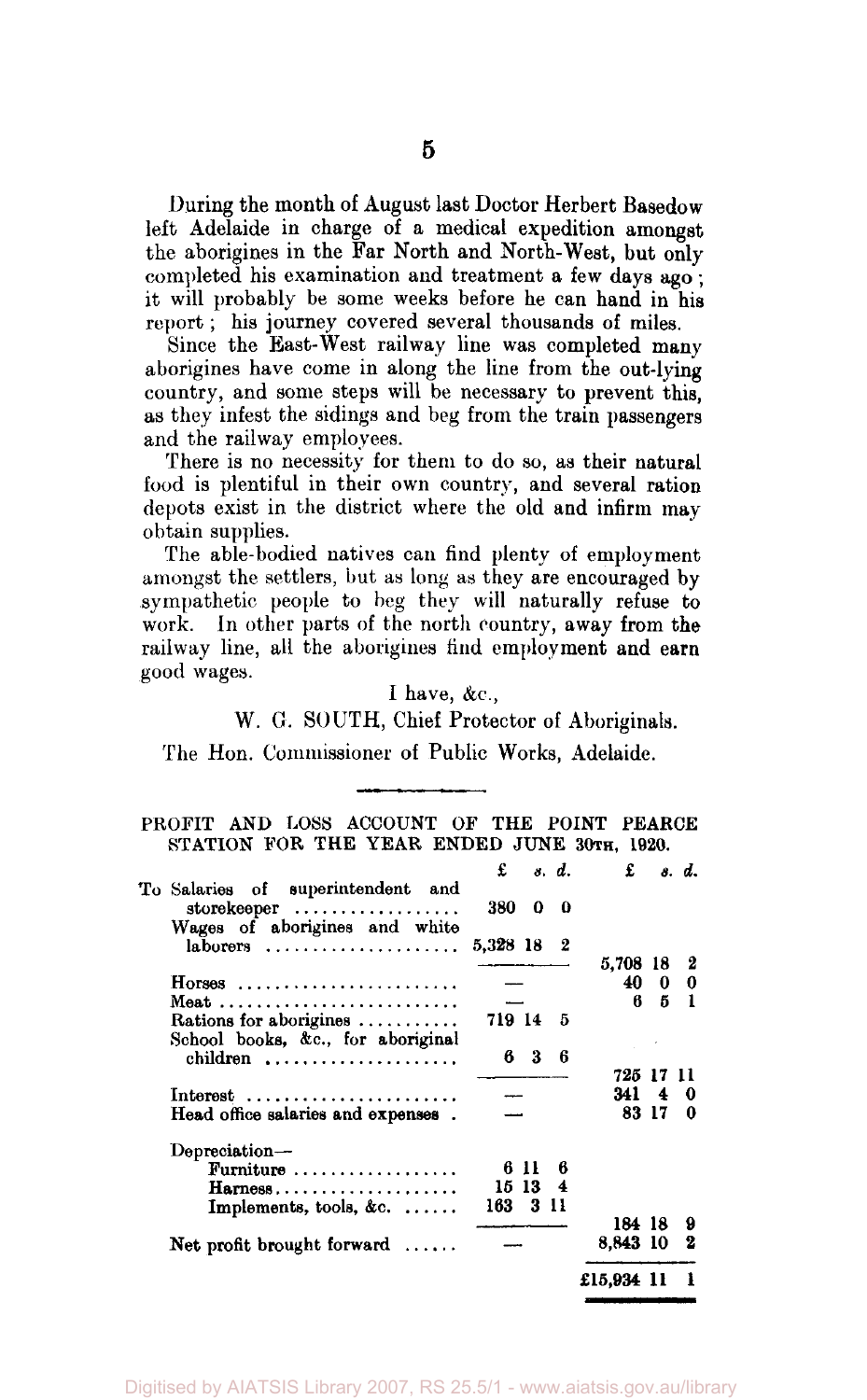|                                                                       | s. d.    | $\mathbf{f}$ $s. d.$ |          |                |
|-----------------------------------------------------------------------|----------|----------------------|----------|----------------|
| Store $\ldots \ldots \ldots \ldots \ldots \ldots \ldots \ldots$<br>By |          | 259 17 4             |          |                |
| Rent of cottages, &c. $\ldots$<br>Farm account-Wheat and other        |          | 147                  |          | 4 10           |
| $produce \dots \dots \dots \dots \dots \dots \dots$                   |          | 4,153 10             |          | -5             |
| Stock accounts-                                                       |          |                      |          |                |
| Pigs                                                                  | 16476    |                      |          |                |
| Cattle                                                                | 67 19 0  |                      |          |                |
| $8$ heep                                                              | 178 10 0 |                      |          |                |
|                                                                       |          | 410 16               |          | - 6            |
| Sundry debtors, amount collected                                      |          |                      |          |                |
| in excess of anticipation $\ldots$                                    |          |                      | 12 12 10 |                |
| Net profit brought forward                                            |          | 8,843 10 2           |          |                |
| Balance net loss for year                                             |          | 2,106 19             |          | $\overline{0}$ |
|                                                                       |          | £15,934 11           |          |                |

#### BALANCE-SHEET OF THE POINT PEARCE STATION AS AT JUNE 30TH, 1920.

| LIABILITIES.                                    | £        |               | s. d.                   | £            | 8.                 | d.    |
|-------------------------------------------------|----------|---------------|-------------------------|--------------|--------------------|-------|
| H.M. Government<br>.                            |          |               |                         | 8.966        | $\overline{\bf 4}$ | 8     |
| Capital account                                 |          |               |                         | 11,362       | 9                  | 5     |
| Net profit brought forward $\ldots \ldots$      | 8,843 10 |               | $\overline{\mathbf{2}}$ |              |                    |       |
| Less not loss for year                          | 2,106 19 |               | 0                       |              |                    |       |
|                                                 |          |               |                         | 6,736 11     |                    | 2     |
|                                                 |          |               |                         | £27,065      | 5                  | 3     |
| ASSETS.                                         | £        |               | s. d.                   | £            |                    | s. d. |
| Station buildings $\ldots \ldots \ldots \ldots$ | 8,230    | 0             | 0                       |              |                    |       |
| Improvements, fencing, &c.                      | 3.995    | 0             | 0                       |              |                    |       |
|                                                 |          |               |                         | 12.225       | 0                  | 0     |
| Implements, vehicles, boats, $\&c$              | 1.468 15 |               | 7                       |              |                    |       |
| Furniture                                       | 124 18   |               | 8                       |              |                    |       |
| Harness                                         | 136 10   |               | 1                       |              |                    |       |
|                                                 |          |               |                         | 1,730        | 4                  | 4     |
| Stocks on hand-                                 |          |               |                         |              |                    |       |
| Store                                           | 893 13   |               | 6                       |              |                    |       |
|                                                 |          | 55 10         | 0                       |              |                    |       |
| Oats                                            |          | 17 10         | 0                       |              |                    |       |
| Hay                                             | 875      | 0             | 0                       |              |                    |       |
| Cornsacks                                       | 122      | 10            | 0                       |              |                    |       |
| Share farmers' seed and super.                  | 454      | $\mathbf{11}$ | 10                      |              |                    |       |
| Pig feed, wheat and barley                      | 35       | $\bf{0}$      | 0                       |              |                    |       |
| Binder twine                                    | 37       | 7             | 6                       |              |                    |       |
| Wool packs $\ldots$                             | 14       | 12            | 0                       |              |                    |       |
| Super.                                          | 34       | 10            | 0                       |              |                    |       |
| Stone raised and carted $\ldots$                | 20       | 0             | $\bf{0}$                |              |                    |       |
| Bricks                                          | 1        | 0             | 0                       |              |                    |       |
| Lime                                            | ١        | 4             | 0                       |              |                    |       |
| Livestock-                                      |          |               |                         |              |                    |       |
| Horses                                          | 1,120    | 0             | 0                       |              |                    |       |
| Cattle                                          | 891      | 0             | 0                       |              |                    |       |
| Sheep                                           | 6,817    | 10            | 0                       |              |                    |       |
| Pigs                                            | 106      | $\theta$      | 0                       |              |                    |       |
|                                                 |          |               |                         | 11,496 18 10 |                    |       |

**6**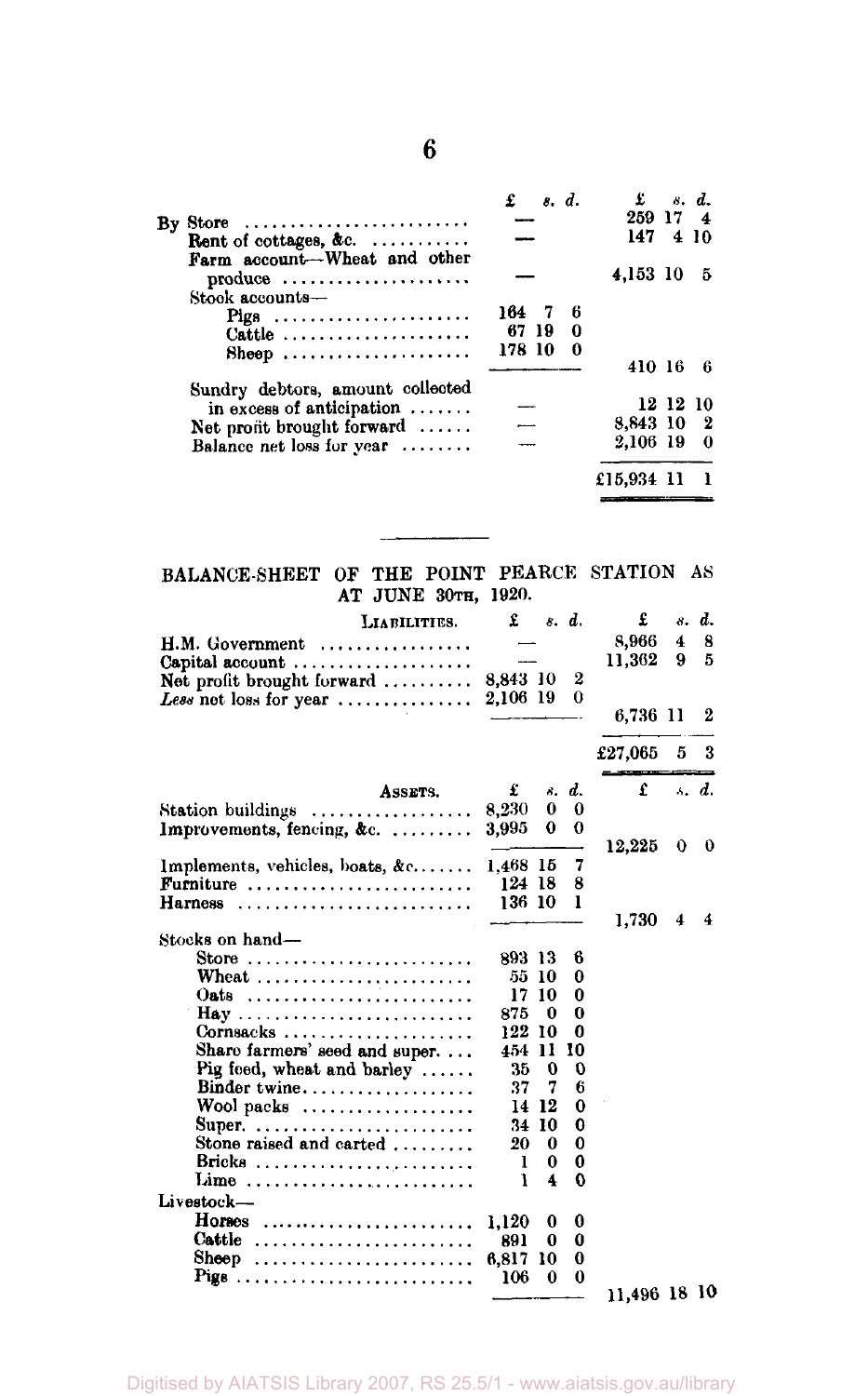| Wheat certificates-                     | s. d.        |         | s. d.          |  |
|-----------------------------------------|--------------|---------|----------------|--|
| 1915-16, expected to realise $\dots$ .  | 18 19        |         |                |  |
| 1916-17, expected to realise $\dots$    | 606 4 10     |         |                |  |
| 1917-18, expected to realise $\ldots$ . | 156 11<br>-9 |         |                |  |
| 1918-19, expected to realise $\ldots$ . | 171 11 11    |         |                |  |
| 1919-20, expected to realise $\ldots$ . | 467 12       |         |                |  |
|                                         |              | 1.421   | 0 <sub>2</sub> |  |
| Retention money, 1919-20 wool clip      |              | 192     | 111            |  |
|                                         |              | £27,065 |                |  |
|                                         |              |         |                |  |

W. G. SOUTH, Chief Protector of Aboriginals.

#### PROFIT AND LOSS ACCOUNT OF THE POINT MCLEAY STATION FOR THE YEAR ENDED JUNE 30TH, 1920.

|                                                             | £        | 8.    | d.               | £          | 8.    | d.             |
|-------------------------------------------------------------|----------|-------|------------------|------------|-------|----------------|
| To Stock accounts—                                          |          |       |                  |            |       |                |
| Cattle                                                      | 440 17   |       | 8                |            |       |                |
| $Horses$                                                    |          | 20 10 | 0                |            |       |                |
| Sheep $\ldots$                                              | 5        | 7     | 4                |            |       |                |
|                                                             |          |       |                  | 466 15     |       | 0              |
|                                                             |          |       |                  | 239 13     |       | в              |
| Rations for aboriginals                                     | 421 12   |       | 3                |            |       |                |
| School books for aboriginal children                        | 3        | 7     | 7                |            |       |                |
|                                                             |          |       |                  | 424 19 10  |       |                |
| Salaries, superintendent and store-                         |          |       |                  |            |       |                |
| keeper                                                      | 443      | 3     | 6                |            |       |                |
| Wages of aboriginals and white                              |          |       |                  |            |       |                |
| assistants                                                  | 3,231    | 9     | ı                |            |       |                |
|                                                             |          |       |                  | 3.674 12   |       | 7              |
| To Depreciation-                                            | £        | 8.    | d.               | £          | 8.    | d.             |
| $\textbf{Furthermore} \dots \dots \dots \dots \dots \dots$  | 4        | 7     | h                |            |       |                |
| Implements, &c.                                             |          | 52 16 | 7                |            |       |                |
| Harness                                                     | 9        |       | 6 11             |            |       |                |
|                                                             |          |       |                  | 66 11      |       | 0              |
| Freight and carriage                                        |          |       |                  | 322        | 5     | 5              |
| Rent                                                        |          |       |                  | 43 16      |       | 3              |
| Head office salaries and expenses.                          |          |       |                  | 83 17      |       | $\bf{0}$       |
| Interest $\ldots \ldots \ldots \ldots \ldots \ldots \ldots$ |          |       |                  | 598        | -13   | 6              |
| Net loss brought forward                                    |          |       |                  | 6,491      | 7     | $\overline{2}$ |
|                                                             |          |       |                  |            |       |                |
|                                                             |          |       |                  | £12,412 11 |       | 3              |
|                                                             |          |       |                  |            |       |                |
|                                                             | £        |       | s. d.            | £          | я.    | d.             |
| By Store                                                    |          |       |                  | 589 13     |       | 7              |
| Farm                                                        |          |       |                  |            | 33 15 | 10             |
| Mats and baskets                                            |          |       |                  |            | 917   | 3              |
| Stock accounts-                                             |          |       |                  |            |       |                |
| Pigs                                                        | 358      | 2     | 4                |            |       |                |
| Fowls                                                       | ł        | 5     | 0                |            |       |                |
|                                                             |          |       |                  | 359        | 7     | 4              |
| Net loss for year $\dots\dots\dots\dots\dots$               | 4,928 10 |       | ı                |            |       |                |
| Add net loss brought forward                                | 6,491    | 7     | $\boldsymbol{2}$ |            |       |                |
|                                                             |          |       |                  | 11,419 17  |       | 3              |
|                                                             |          |       |                  |            |       |                |
|                                                             |          |       |                  | £12,412 11 |       | 3              |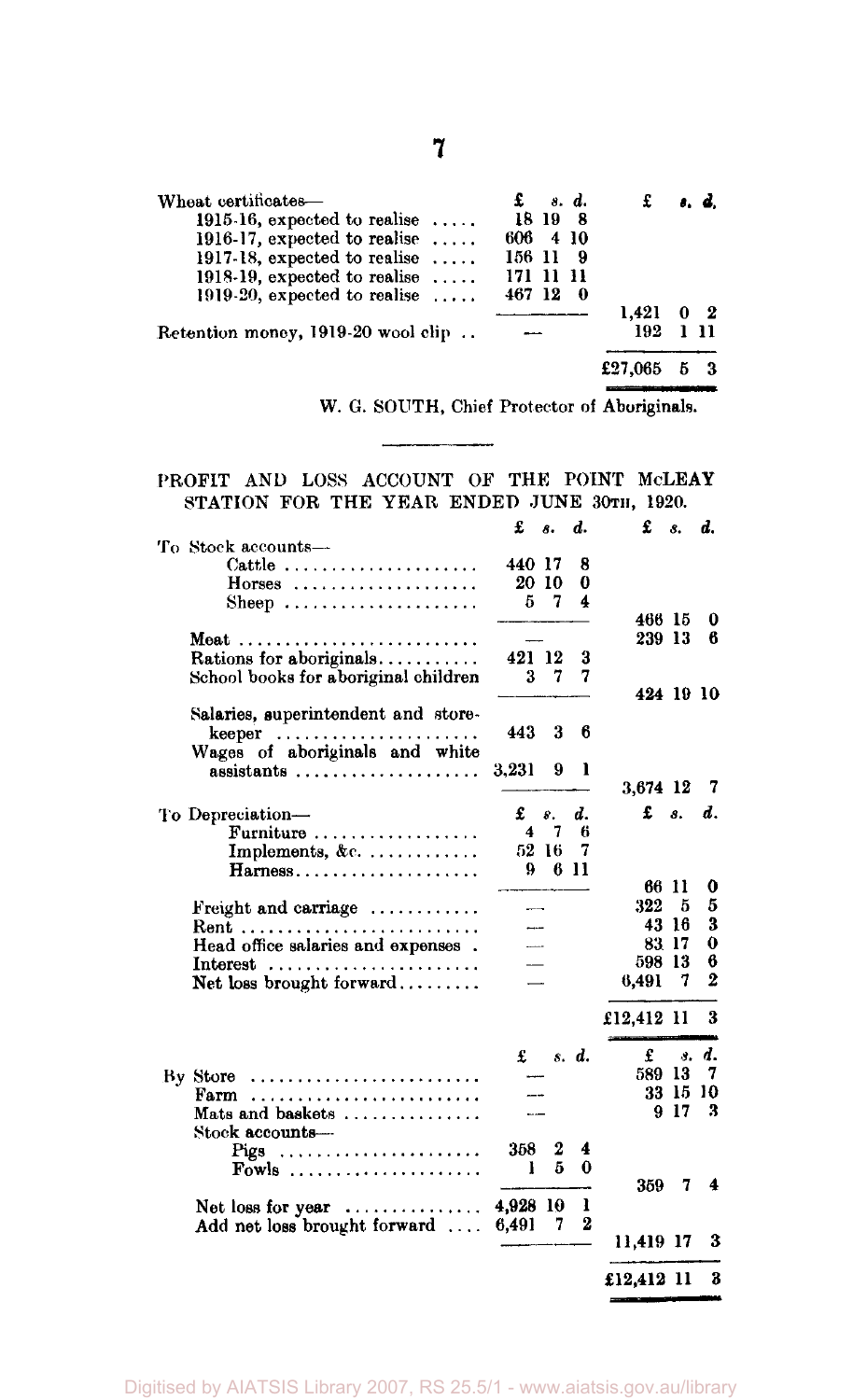| AT JUNE 30TH, 1920.                                                                                        |                                  |                     |                  |                      |               |                                 |
|------------------------------------------------------------------------------------------------------------|----------------------------------|---------------------|------------------|----------------------|---------------|---------------------------------|
| LIABILITIES.<br>Capital account                                                                            |                                  |                     |                  | £<br>16,054<br>5,550 | 8.<br>18<br>6 | d.<br>1<br>$\ddot{\phantom{a}}$ |
|                                                                                                            |                                  |                     |                  | £21,605              | 4             | 5                               |
| ASSETS.                                                                                                    | £                                |                     | s. d.            | £                    |               | s. d.                           |
| Buildings<br>Improvements                                                                                  | 4,119<br>1,552 15                | 1                   | 3<br>6           |                      |               |                                 |
| Furniture<br>Implements, vehicles, &c.                                                                     | 83<br>475                        | $\overline{2}$<br>9 | 7<br>1           | 5.671 16             |               | 9                               |
| Harness                                                                                                    | 84                               |                     | 1 11             | 642 13               |               | 7                               |
| Stocks on hand -                                                                                           |                                  |                     |                  |                      |               |                                 |
| Storo                                                                                                      | 1,110-19                         |                     | 7                |                      |               |                                 |
| Mats and baskets                                                                                           |                                  | 0 <sub>13</sub>     | 9                |                      |               |                                 |
| Boot shop, boots and material                                                                              | 10                               | $\theta$            | 0                |                      |               |                                 |
| Farm account-                                                                                              |                                  |                     |                  |                      |               |                                 |
| Barley                                                                                                     |                                  | 214                 | $\theta$         |                      |               |                                 |
| Chaff                                                                                                      | 15 -                             | 0<br>12-10          | 0<br>0           |                      |               |                                 |
| Pollard                                                                                                    |                                  | 410                 | 0                |                      |               |                                 |
| Bran                                                                                                       |                                  | 4 10                | $\Omega$         |                      |               |                                 |
| Livestock on hand-                                                                                         |                                  |                     |                  | 1.160 17             |               | 4                               |
| Cattle                                                                                                     | 1,817                            | 0                   | 0                |                      |               |                                 |
|                                                                                                            | 271                              | 5                   | 0                |                      |               |                                 |
| Pigs                                                                                                       | 242                              | $\overline{2}$      | $\theta$         |                      |               |                                 |
| $Horses$                                                                                                   | 330                              | 0                   | $\bf{0}$         |                      |               |                                 |
| Fowls                                                                                                      | $\bf{2}$                         | 0                   | 0                |                      |               |                                 |
|                                                                                                            |                                  |                     |                  | 2.662                | 7             | 0                               |
| Retention money, 1919-20 wool clip                                                                         | $\overline{a}$<br><b>Service</b> |                     |                  | 19                   | 28 10 10<br>ı | я                               |
| Sundry debtors $\dots\dots\dots\dots\dots\dots\dots$<br>Net loss for year $\dots\dots\dots\dots\dots\dots$ | 4,928 10                         |                     | 1                |                      |               |                                 |
| $Add$ net loss brought forward                                                                             | 6,491                            | 7                   | $\boldsymbol{2}$ |                      |               |                                 |
|                                                                                                            |                                  |                     |                  | 11,419-17            |               | 3                               |
|                                                                                                            |                                  |                     |                  | £21,605              | 4             | 5                               |

BALANCE-SHEET OF THE POINT McLEAY STATION AS AT JUNE 30TH, 1920.

W. G. SOUTH, Chief Protector of Aboriginals.

### POINT PEARCE ABORIGINAL STATION.

Port Victoria, July 1st, 1920.

Sir—I have the honor to forward you the following report for the year ending June 30th,  $1920$  :--

For the past year we have again had a very light rainfall. Our records showing 10-78in. Our crops suffered owing to failure of later rains, reducing our average for wheat to 9bush. per acre. Our returns are—wheat, 7,747bush.;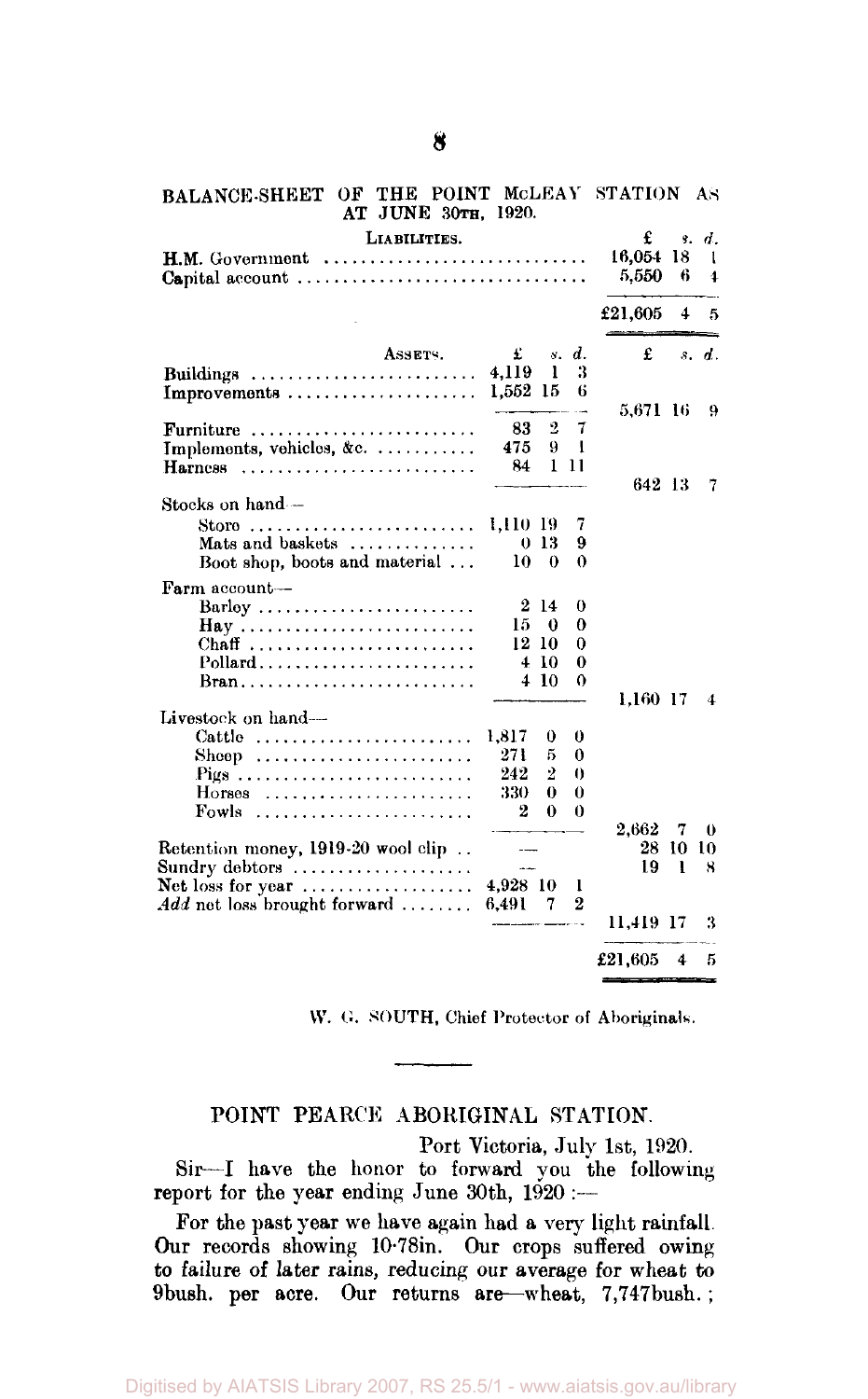barley, l,954bush. ; oats, l,328bush. ; total grain grown, ll,029bush. Hay, 74 tons—making total hay now on hand 250 tons. Barley did not stand the dry weather so well as wheat, especially as it was grown on stubble ground ; the average was  $7\frac{1}{2}$  bush. per acre. Oats, also on stubble, averaged 6bush.

The wool clip totalled 145 bales and 8 bags, from 4,123 sheep and 900 lambs shorn. As no rain of any value for feed fell this year before June, our lambing has been a poor one, not more than 40 per cent., *i.e.,* 550 lambs. The total number of sheep and lambs now is 4,875 ; horses, 76; cattle, 81 ; pigs, 53.

This year we have in crop 3,217 acres. Last year we had only 2,088 acres. The outlook for agriculture is very bright, especially as good prices for all produce may be considered a certainty. During the month of June, when most of our seeding was done, we had a rainfall of 3-33in. This will give the seed a good start.

In the past all agricultural work done by natives has been on contract at rates per acre. This season, for the first time, we are commencing to pay for same on third shares. It is hoped that the new method of payment will increase the interest in agriculture and result in better work and more acreage being cultivated by our own men. Presuming the new arrangement proves a success, it will be necessary to buy more horses and implements for native sharefarmers' use. This expenses, however, would be reproductive and profitable.

The 100 acres of lucerne sown during past two years have been very helpful to our stock in the trying times we have passed through.

We have greatly improved our water supply for stock. Two new soakage wells giving a permanent supply of water have been found, excavated, and timbered in portions of the run previously very short of water. Another soakage dam has also been excavated and timbered. The excavation of dam in Port Paddock has been completed, and a dam in Point Paddock has been deepened from 5ft, to 13ft. Both these dams are now well filled with water, as a result of rains during past month. A tank, with a capacity of 60,000galls. has been excavated and built in South Paddock, on Wardang Island. All dams and tanks have been cleaned out when dry.

A new school has been built foi the children by our native workmen, according to plans approved by the Director of Education. We have employed a white carpenter, to be assisted by native workmen, for roofing, &c. The old school building is in a good state of repair, but too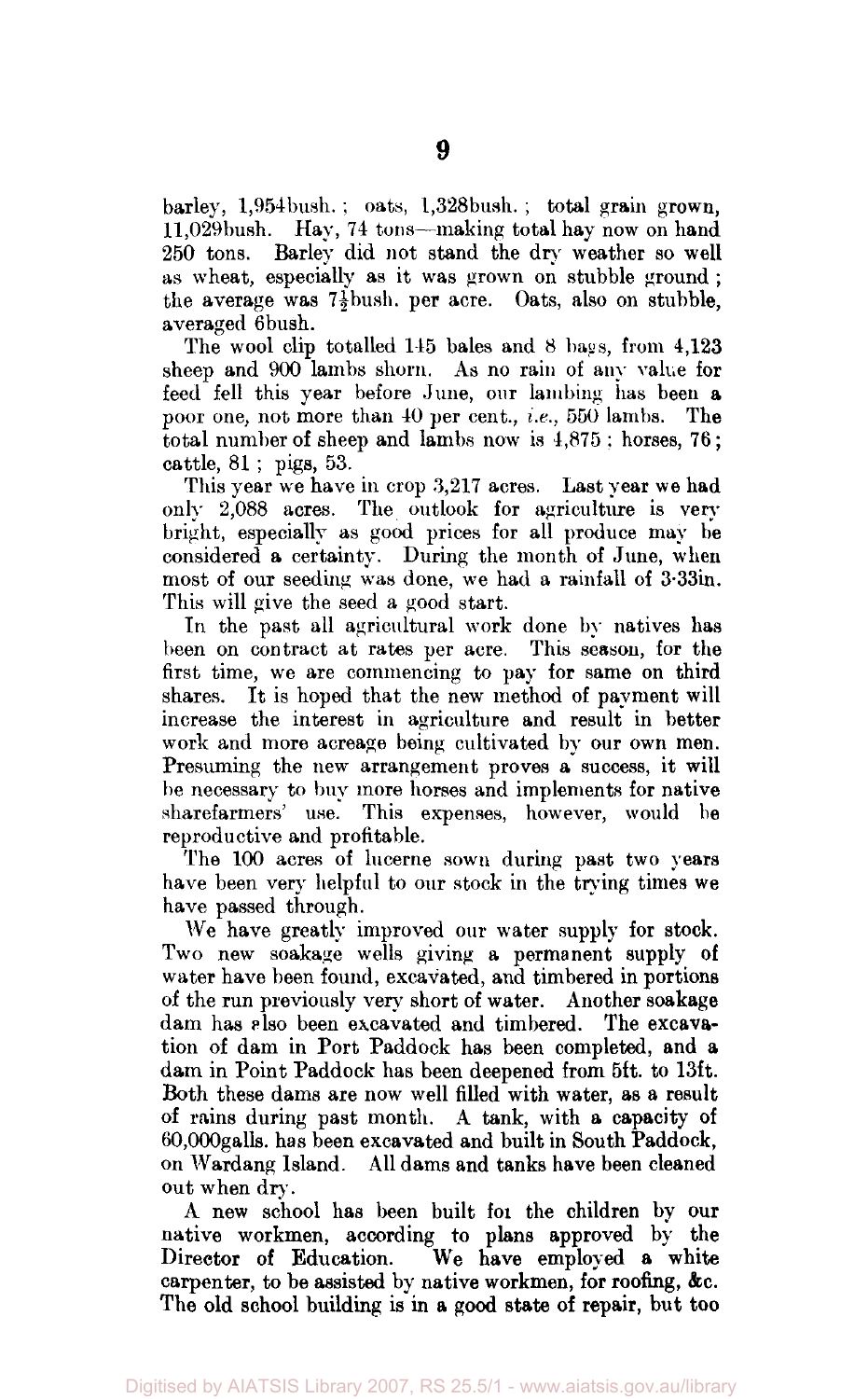small. We purpose converting it into a cottage. Owing to the steady increase of our population on this station, cottage homes are as badly needed here as elsewhere, and it will be necessary to build at least one or two cottages each year for some years, to overtake the demand.

In addition to work, as shown above, men have been employed rabbiting, fencing, clearing scrub, stone-raising, post-cutting, cutting sheaoak branches for stock (owing to drought), wood cutting and carting for firewood, carting of stores from Port Victoria, carting of grain, super., &c, milking, boundary riding, butchering, care of pigs, sanitary work, crossing sheep to and from Wardang Island, breeching and dagging sheep.

In addition, several of our men have worked as wheat lumpers at Port Balgowan, others at fishing and for farmers in neighborhood. In addition to shearing on this station, many of our men are away for some weeks shearing, also some away salt-scraping, &c.

Influenza was epidemic here daring past year, but apart from this the health of the people has been good.

With reference to the young people, I recommend that some system be adopted for dealing with them, on similar lines to the State Children's Department. As they leave school situations away from the station should be found for them, and they should be kept  $\ell$ t constant employment until they are, say, 21 years of age. At present situations are continually being found for them, especially for the girls, on neighboring farms, but authority is needed for keeping them in these places. The liberty to return to the station whenever they wish is harmful to their best interests. It is very necessary that this condition of things should be remedied.

Religious services have been conducted on the station weekly, as usual, by visiting ministers and laymen from the churches in our neighborhood. We again gratefully acknowledge the unselfish work of these Christian preachers. Sunday evening services are also regularly conducted by Mr. Roper and myself. Sunday school is regularly held by Mr. and Miss Roper.

All the officers of the station continue to prove efficient workers in their several departments.

#### I have, &c,

#### FRANCIS GARNETT, Superintendent

The Chief Protector of Aboriginals, Adelaide.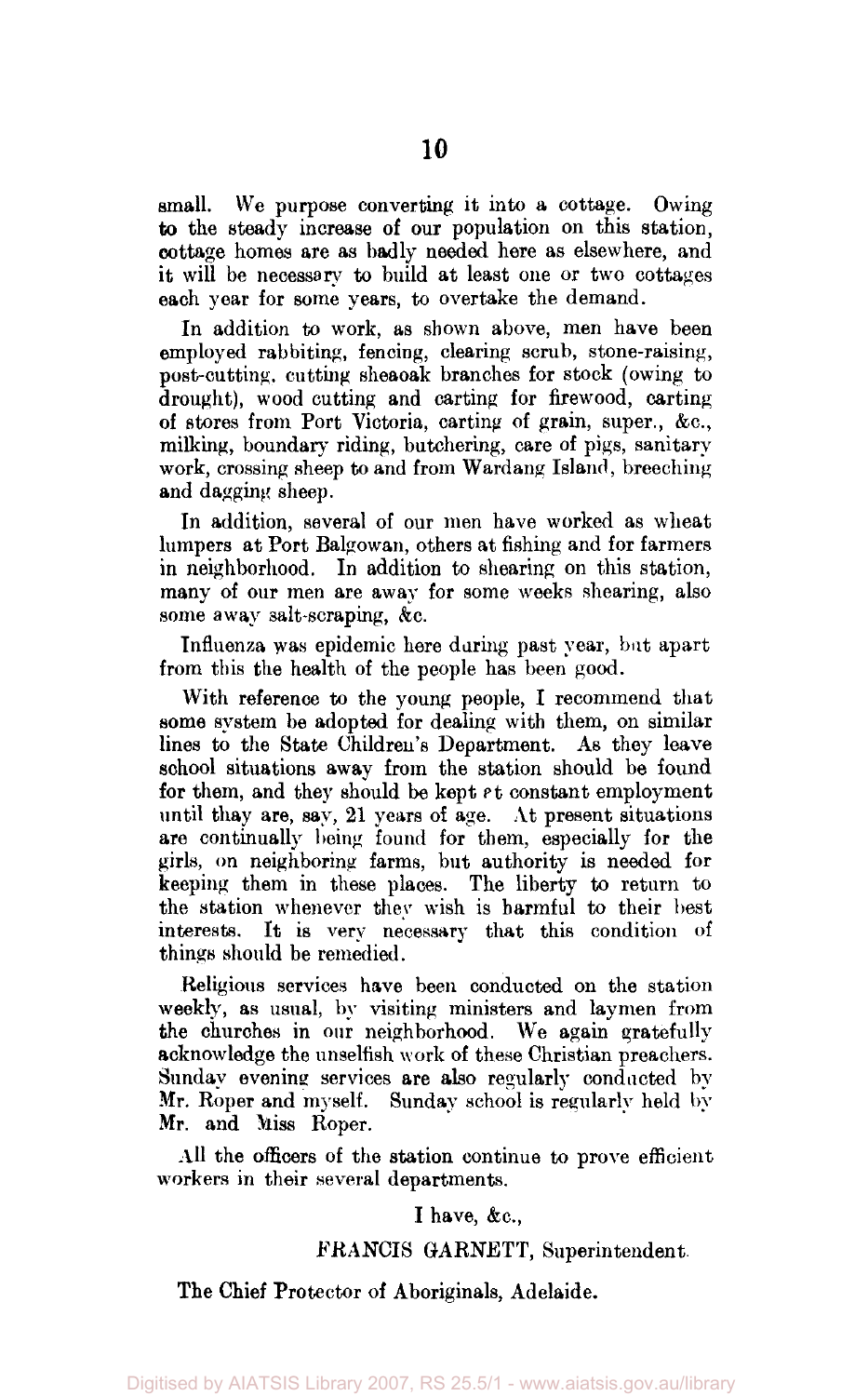#### POINT McLEAY ABORIGINAL STATION.

August 4th, 1920.

Sir—-I have the honor to submit the following, report for the year ending June 30th, 1920 :—

*Dairy*.—We had a fairly successful year with our dairy, the cows milking well under the very dry conditions, both at Glenora and the head station. The cream has brought a good price right throughout the year, which, on the whole, has been one of the driest on record for the Narrung district.

*Cattle.*—We have lost through death 95 head of cattle, owing to the scarcity of feed, the high winds at New Year's time and the following fortnight having blown most of the grass away.

*Pigs.*—We had a good year with our pigs, the fats selling at consistently high prices right through. We now have eight breeding sows and one very fine Poland-China boar pig.

*Hay and Lucerne* crops last year were very nearly a failure, and we had to buy a large quantity of hay to keep working stock and milking cows alive. This year, however, the lucerne was sown early and shows great promise, as it caught the winter rains.

*Hay and Barley* are doing well, and should give a very heavy cut of hay. The big sand-drift was again sown, and this crop was doing well until the 7th June, when fierce winds blew the crop to pieces. We have now planted all the drift with a very fine species of grass purchased by the Chief Protector from the Minda Home, at Brighton. This grass should solve the problem of sand-drifts on this station.

*Sheep* have not been doing well. The season was so dry that no breeding was attempted.

*Livestock* on hand is as follows:—Sheep, 214 ; horses, 35 ; cattle, 238 ; pies, 56.

*Employment of Natives.* Employment on the station has been found for a large number of natives, who seem indisposed to leave the station to find work. Could this be overcome there would be little or no unemployment of natives, as the settlers are badly in need of labor.

*Works.*—Since last year we have erected a very fine jetty, 800ft. long. Most of this work has been done by natives under a white overseer. We are at present laying down 34 chains of metal road by native labor, which is proving a costly venture. Had the contract been let to white men it would have saved the station about £100.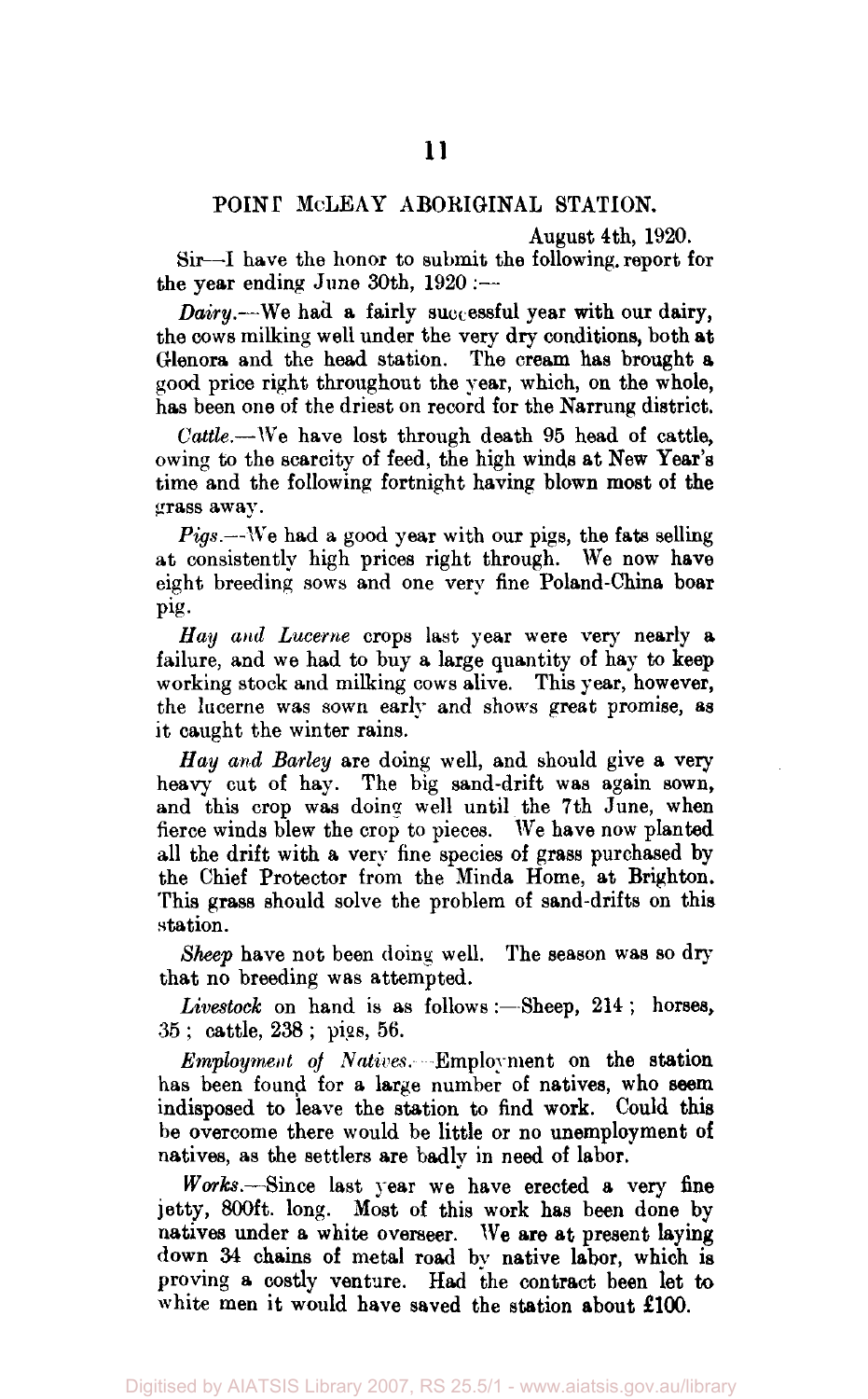*Conduct of Natives* has been good. The drink trouble each year becomes less.

*Health of Natives* has been fair only. Last year we had a mild epidemic of influenza, and with the aid of a trained nurse combated it successfully, only two deaths resulting. Later we had an epidemic of measles, which was more severe than the influenza. Five children died from the after effects. There have been several deaths among our old people, and the full-blooded aboriginals are fast dying out. Many of our natives have been admitted to the Adelaide Hospital for treatment through the efforts of the Chief Protector, and have all received the best attention. The services of a doctor stationed at Tailem Bend have been secured for the natives of this station, and this should help considerably in dealing with future sickness.

*Religious Needs* of the natives have been well attended to by the A.F.A., who send a minister from Adelaide. They have had the services of Mr. Johnstone, of Meningie, and Mr. Sanders, of Milang, who both take a deep interest in them. Thanks are due to the Committee and the two gentlemen mentioned for the good work they are doing.

*Assistants.*—Since my last report we have lost the services of the acting store and book keeper (Mr. J. A. S. Miller), a very capable officer, who was acting temporarily for Mr. H. E. Read, who returned from active service. Mr. Wyatt continues to carry out his duties as dairyman and farm overseer efficiently.

I have,  $&c.,$ 

J. B. STEER, Superintendent.

The Chief Protector of Aboriginals, Adelaide.

Police Inspector's Office, Port Augusta,

July 27th, 1920.

Sir -I have the honor respectfully to submit my annual report on the condition and general conduct of the natives in the Far Northern Division for the year ended June 30th, 1920.

From reports received from the various stations in the division I find that influenza has been responsible for a great many of the deaths recorded, especially among the older natives, who appear very susceptible to colds. Rheumatism has been prevalent among the aboriginals in the Blinman district, but their sufferings have been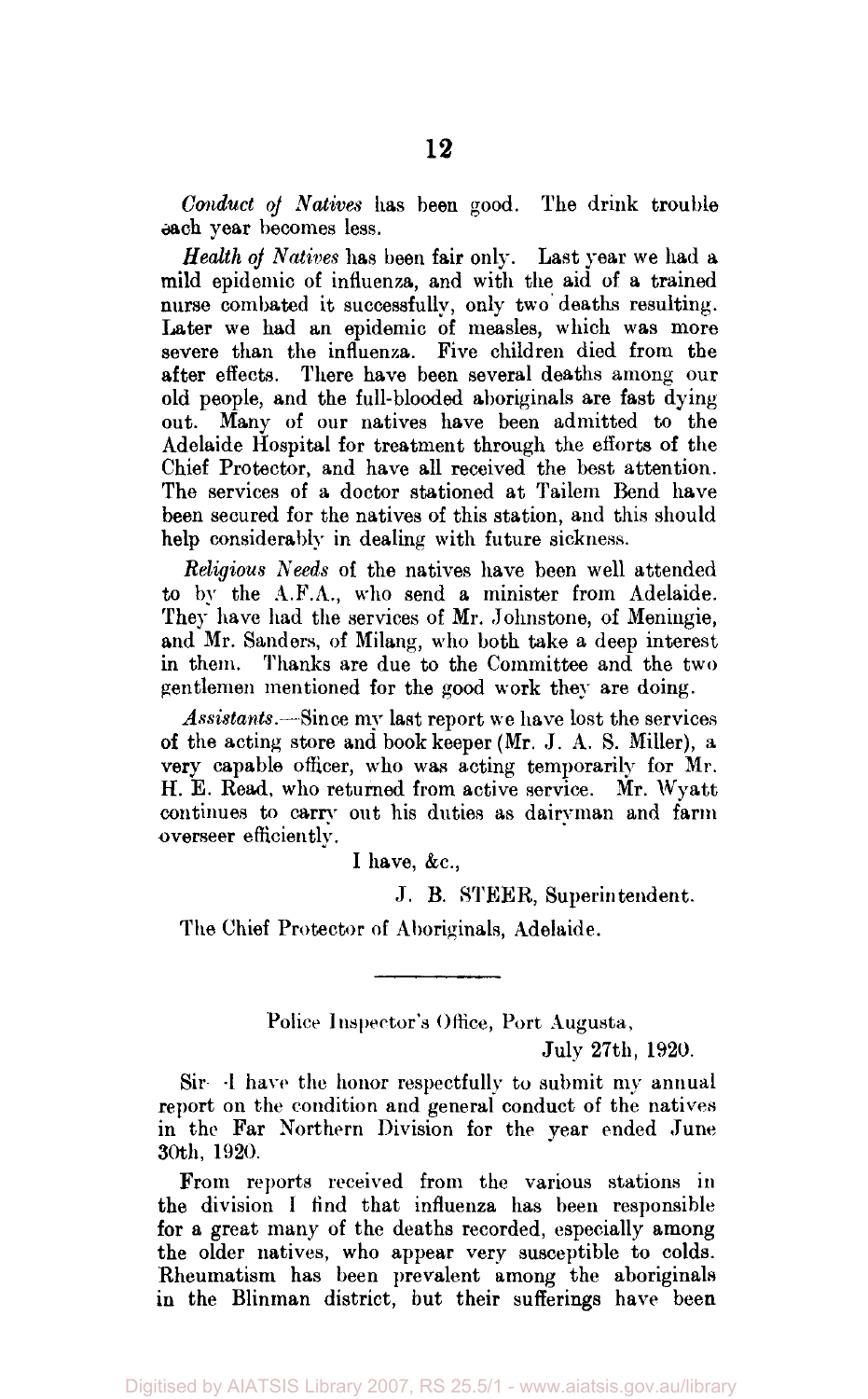relieved to a great extent by the use of eucalyptus, a supply of which was forwarded to Blinman by your department.

Exclusive of three old female aboriginals at Port Augusta, who receive rations, there are about eight others in the surrounding districts who pay periodical visits to the town, and are supplied with blankets. Early in the year a supply of blankets was forwarded to Kingoonya for distribution amongst the natives on Bon Bon Station; similar demands from other stations were also supplied from here.

The report furnished by the constable at Marree shows that there is plenty of employment in that district for young and able-bodied aboriginals, they earn splendid wages working for drovers and carriers ; the old and infirm aboriginals, who are unable to work and supplied with rations, and in cases of sickness (not serious) the blacks are attended by the nurses of the District Nursing Society, at Marree.

There are about 200 natives in the Mungeranie district, and owing to the droughty conditions which prevailed in the district until recently, the blacks were unable to obtain even a limited supply of their native food. The closing of the mission station at Killapaninna, and the drying up of the Cooper floodwaters has brought a number of the Cooper blacks to the Mungeranie depot for rations.

The general condition of the natives at Innamincka is good, and the same remarks apply to those on Cordilla and Haddon Downs Stations.

There are about 25 old natives at Oodnadatta at present receiving rations, and in many cases clothing is also supplied. The aborigines in the Indulkinna district have suffered severely owing to the outbreak of influenza. During the latter part of last year about 20 natives died from this complaint. There are about 300 aboriginals at present in the district, and the old and infirm ones are being supplied with rations, &c, from the depot.

From reports received from the police at Fowler's Bay it appears that there are about 100 aboriginals in that district, the majority of whom are employed by the farmers ; a few old female aboriginals are occasionally supplied with rations from the depot. Generally speaking, the natives in the Murat Bay district appear healthy, and their wants are amply provided for at the depot, where the aged, weak, and sick aboriginals receive rations, tobacco, medicine, &c.

There are about 80 blacks of all castes in the Iron Knob district, inclusive of 12 half-bloods (six of these being of each sex), and inclusive in the 80 about 30 are children of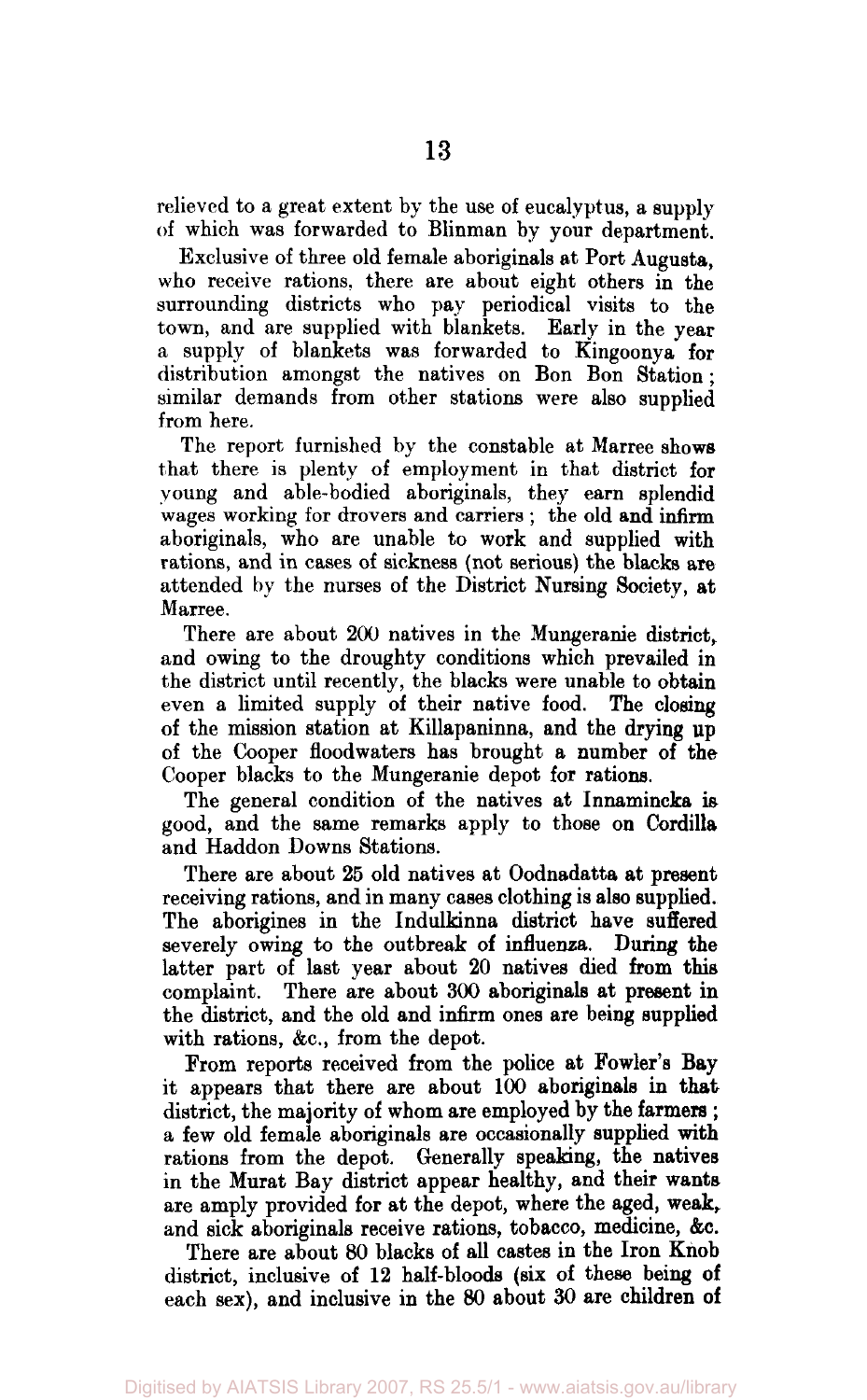both sexes and all ages. No rations whatever were issued last year, the natives in this district have practically no requirements, as they are nearly all fit to earn their own living, and do so, upon the stations.

The constable at Ooldea (East-West railway) reports that on account of the permanent water supply the aboriginals for hundreds of miles east and west make Ooldea their meeting place, and at various times there has been as many as 300 camped near Ooldea, a large number coming from the Kalgoorlie district, and as far as Laverton and Carnarvon in the Western State.

The natives on the whole are a strong healthy lot, and all appear capable of getting their own living, and, in my opinion, it is not wise to provide them with rations unless in extreme cases. There have been a considerable number of children in the tribes, mostly from about 3 years to 10 years, and for some time the constable stationed at Ooldea has not seen more than one half-caste with the tribes. There have been a number of natives coming to Ooldea at intervals, from about 50 to 100 miles direct north. They are in all cases naked and in their wild state, but are of a friendly nature, and eventually join forces with the local tribe ; in all cases they are remarkable for their fine physiques. Their first appearance caused much consternation among the local aboriginals, who thought they were from the Musgrave Ranges, and of whom they live in constant fear.

During the year 18 aboriginals have been treated at the Port Augusta Hospital; 16 of those were discharged as cured, or partly so, and two died at the institution. In cases where the patients were unable to pay, orders for rail fares were issued on your department to enable the natives to return to their respective localities. 1 would like to avail myself of this opportunity to bring under your notice the care and attention given the natives by Dr. Gorrie while inmates of the hospital. The secretary, and the nursing staff, too, are deserving of praise for their untiring care and treatment of the natives while under their charge.

1 am also pleased to state that your department has always favorably considered any requests made by the police in this division on behalf of the natives.

Offences against the aboriginals during the year have been as follows :--Drunkenness, 9; indecent language, 2; unlawfully in possession of liquor, 2 ; vagrancy, 1.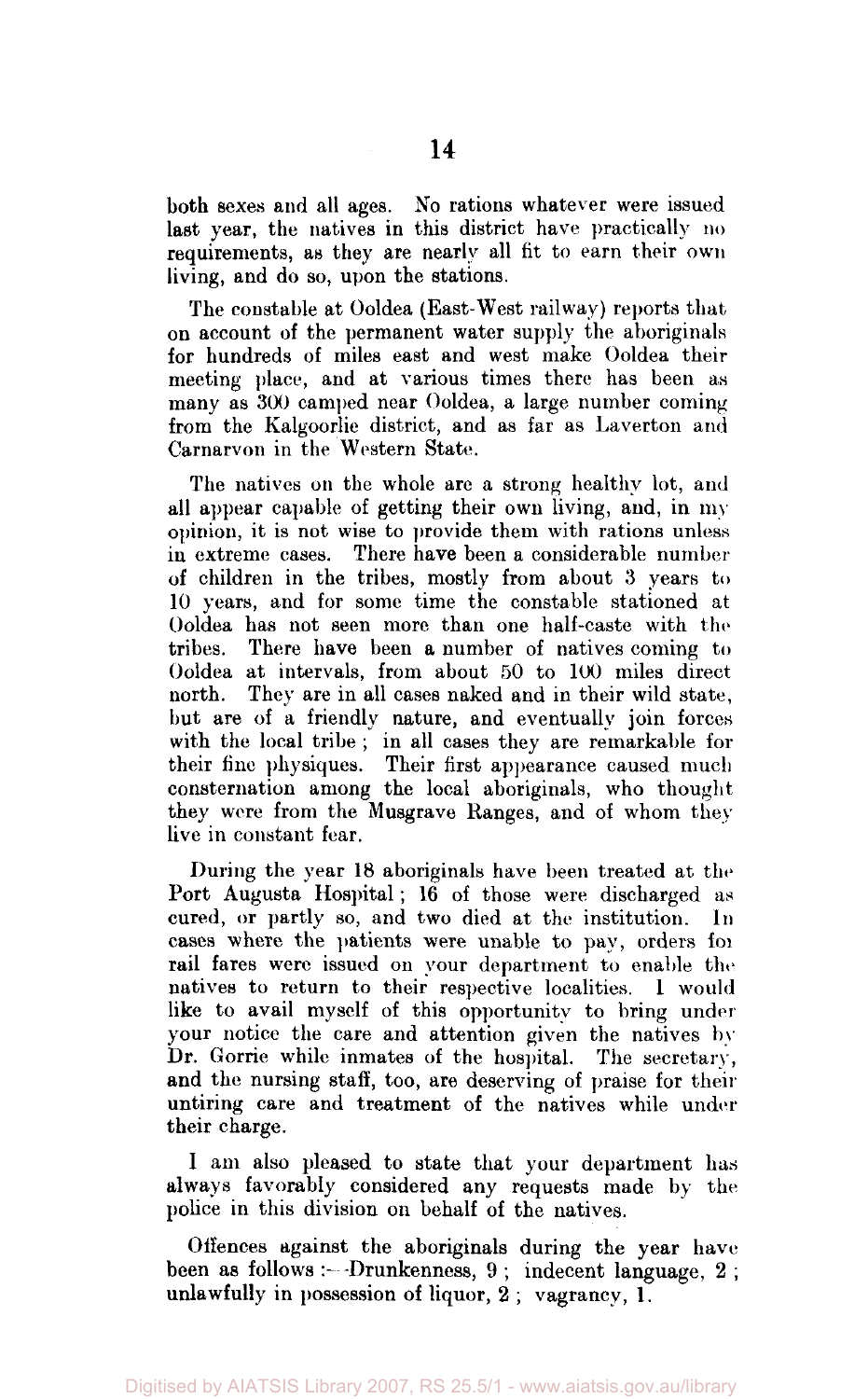Two natives were committed to the Mental Hospital at Parkside, and one child was put under the control of the State Children's Department.

Biths.--Full-bloods—Males, 13; females, 11. Halfbloods—Males, 5 ; females, 11.

*Deaths.—* Full-bloods- -Males, 70 ; females, 42. Halfbloods—Males, 4 ; females, 6.

I have, &c.

JOHN OPIE, Sub-Inspector.

Chief Protector of Aborigines, Adelaide.

#### KOON1BBA MISSION STATION.

September 29th, 1920.

Sir—I have the honor to submit the following report for the 12 months ended June 30th, 1920 : -

It is again possible to record good progress on this mission station for the period under review. An increase can be recorded in the number of natives who have made Koonibba their permanent home, but there were not as many natives as usual paying the station casual visits. One reason for this is that quite a number of the old people died during the year, and another reason is that Government rations are now also being distributed at Murat Bay. The influenza epidemic was responsible for about 24 deaths among the aboriginals of the district, nine of these occurred on the station. It is noteworthy that though some of the halfcastes were for a time in a critical condition none of them succumbed, all the deaths occurring among the full blacks. There were no losses in the Children's Home, though all of the 67 children living there at the time, as well as the head matron, were laid up with the disease at one and the same time. The number of native children in the home is now 72, 15 having entered during the past nine months. That so many of the parents voluntarily give up their children, to whom they are sincerely attached, speaks volumes for the tact and efficiency of the matron and her assistants. The natives seem to have confidence in them, and the children are obedient and respectful, and seem to be well satisfied to remain under her care.

Farming operations were, unfortunately, carried on at a loss during the 12 months, the total wheat yield being only a little over 2,000 bags. That means that only 850 bags were available for sale. The average was under